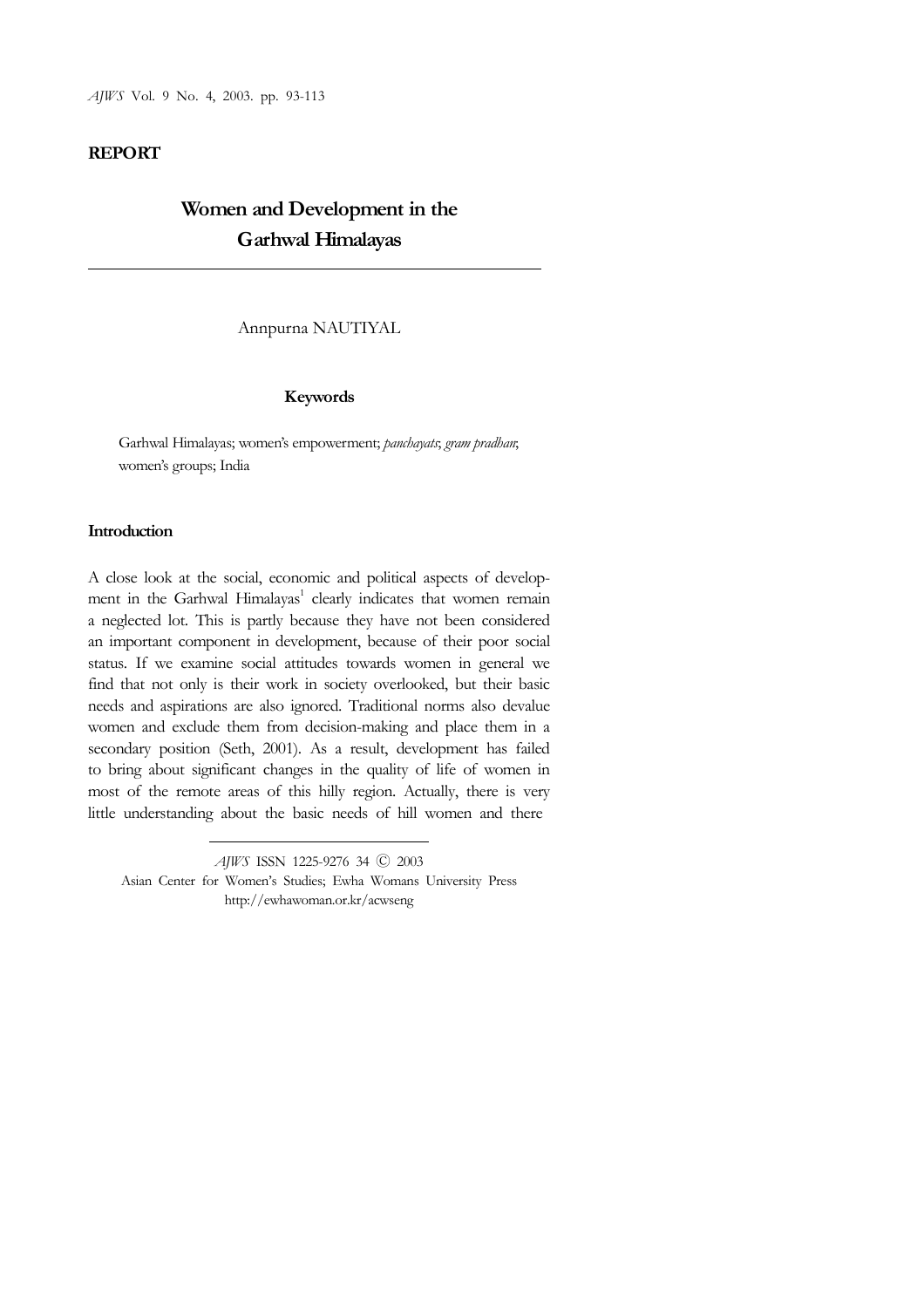is no appropriate strategy to give them an equitable share in the fruits of development. Despite a number of schemes for women's welfare, education, economic development, and political participation, poor hill women still find themselves at the receiving end. They are not only deprived of facilities necessary for a good quality of life, but they often remain uninvolved in the development process as well.

This report provides a broad description of the region and issues relating to women's development. Some of the information used here is based on other studies and secondary sources of data. In addition, a field survey was conducted in six villages in Chamoli and Tehri districts of the Garhwal Himalayas, and its findings are presented here as well.

The Indian Constitution provides for equal rights and prohibits any kind of discrimination on the basis of gender, race, religion, caste, region, etc. More recently, in order to empower women at the grassroots level, one-third seats have been reserved for them in village panchayats (villagelevel governing bodies) and other local governing bodies in urban areas such as nagar-palikas and nagar-nigams. These measures have enabled educated women, particularly in the urban areas, to make steady strides in the public sphere. In rural areas, however, women lag behind because of their poor status and ignorance. In some instances, uneducated women have assumed roles of political leadership in their villages, but it has been seen that they tend to remain excessively dependent on their husbands and are quite ignorant about their own rights. Furthermore, they are also discouraged from performing their duties and so do not show much interest in their leadership positions (Hindustan Times, August 8, 2003: 3). In India, even after 56 years of independence, women's representation in parliament is only a minuscule 7.2 percent. The legislation to provide 33 percent reservation for women in Parliament and state legislatures has been mired in controversy ever since it was proposed almost a decade back as none of the male-dominated political parties was serious or willing to provide more representation to women. Politics and policy making have been considered the sole preserves of men and unsuitable for women,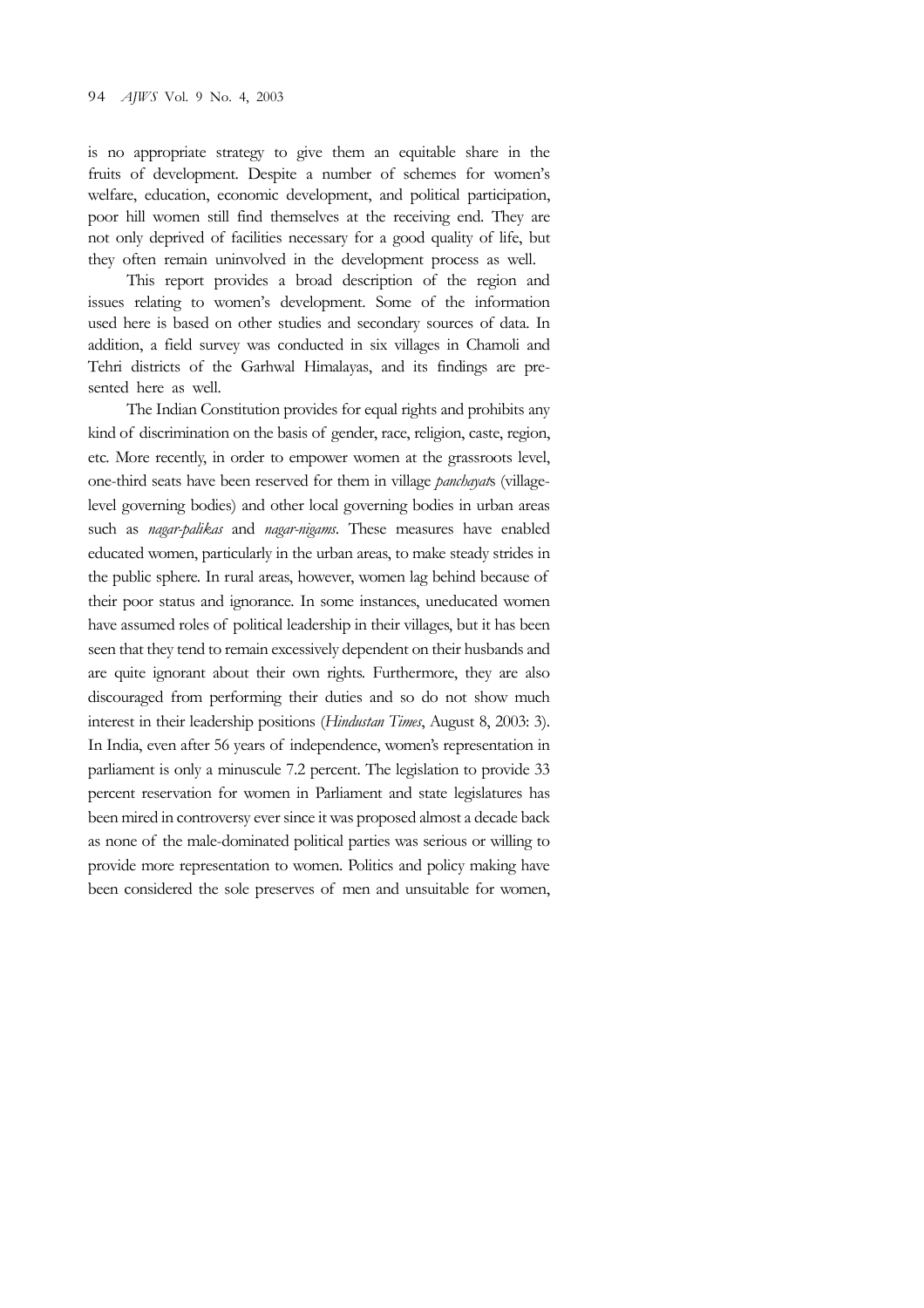who are supposed to be soft, peaceful and submissive. With the current criminalisation of politics and growing violence, particularly against women, the majority of them have not shown any interest in politics

(Chenoy and Vanaik, 2001). In the Ninth Five Year Plan (1997-2002) it was emphasized by the Government of India that a national policy for empowerment of women and development would be formulated (Seth, 2001). However, when we examine the entire of gamut of policy formulation and planning for women's development in India, we find that the contributions and knowledge of women have often been overlooked and their involvement in various schemes has not been considered necessary. This is so despite the fact that women understand the needs of human development very well due to their close association with nature (Merchant, 1996). Apart from performing their roles of nurturing in the family, women in the hill regions are also responsible for all domestic and agricultural activities, but these are not measured in terms of the monetary benefits that may accrue to their families and are instead considered part of their feminine role of reproduction (Purusothaman, 1998).

#### Gender Disparity in the Garhwal Himalayas: Ground Realities

In terms of form and degree, gender disparity in the Garhwal Himalayas is more or less the same as in other parts of India. This is visible not only in women's education, workload, health status, and so on, but also in the social structure and religious traditions. In fact, traditions only perpetuate their inequality. Migration to the plains by the able-bodied male population in search of jobs has had two consequences for hill women. On the one hand, it has increased their workload many times over, a situation that has been exacerbated by the lack of development of basic facilities particularly in the remote areas. On the other hand, migration by men, has led to a demographic imbalance in society, because only the aged people, women and children are left behind to look after the agricultural work, cattle and so on. Due to these factors, the population and sex ratio of women (per 1000 males) in some of the districts of the Garhwal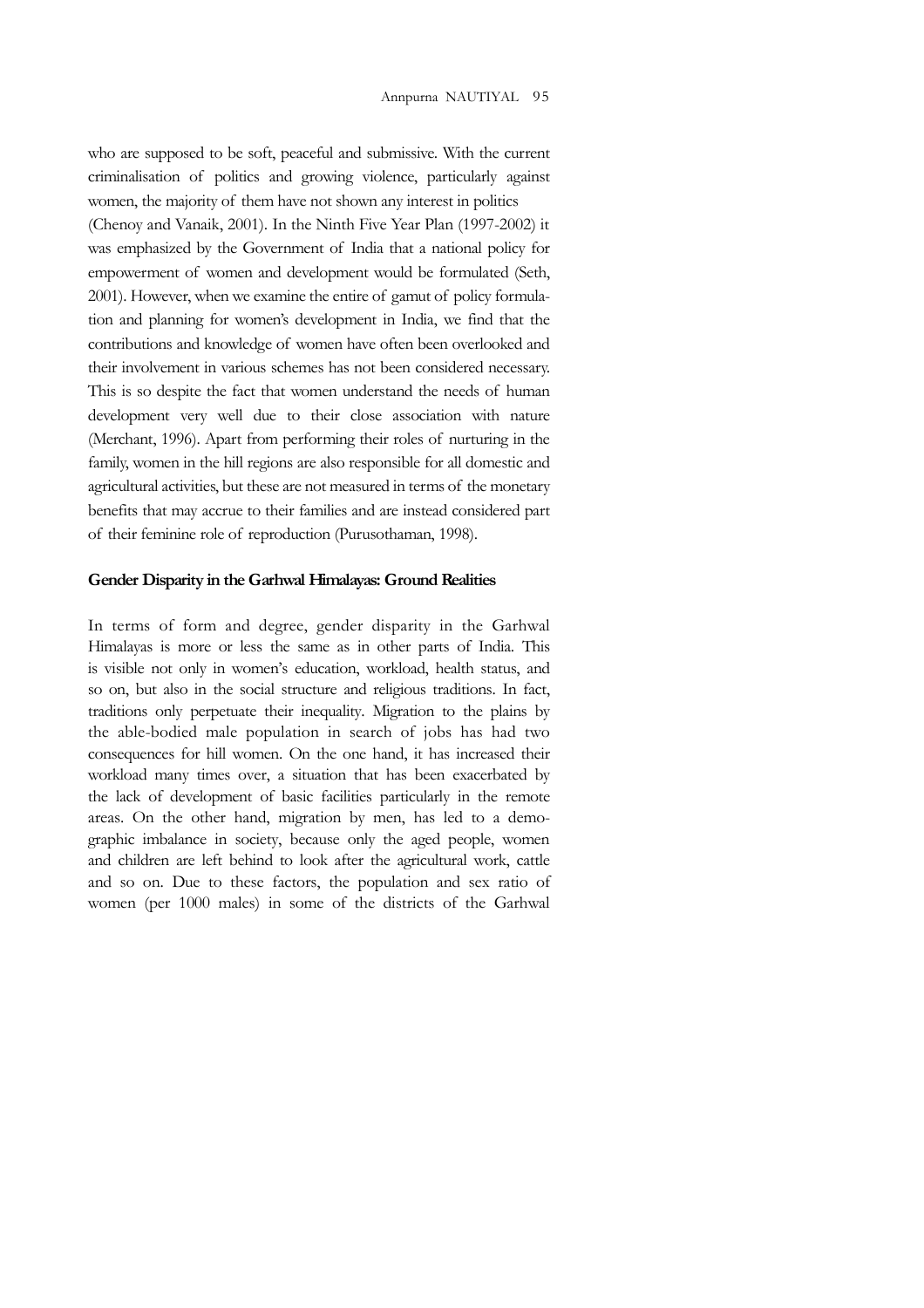Himalayas is higher, as can be seen from the data given in Table 1.

| District      | Females   | Males     | Total<br>Population | Density of<br>Population |  |
|---------------|-----------|-----------|---------------------|--------------------------|--|
| Uttarkashi    | 142,580   | 151,599   | 294,179             | 37                       |  |
| Chamoli       | 186,165   | 183,033   | 369,198             | 48                       |  |
| Rudarprayag   | 120,036   | 107,425   | 227,461             | 120                      |  |
| Tehri Garhwal | 309,768   | 194,842   | 504,610             | 148                      |  |
| Dehradun      | 603,534   | 675,549   | 1,279,083           | 414                      |  |
| Pauri Garhwal | 365,713   | 331,138   | 696,851             | 129                      |  |
| Haridwar      | 671,040   | 773,173   | 1,444,213           | 612                      |  |
| Uttaranchal   | 4,163,161 | 4,316,401 | 8,479,562           | 159                      |  |

Table 1. District-wise Population of Garhwal Himalayas (2001)

Source: Government of Uttar Pradesh and Uttaranchal (2002)

As Table 1 shows, in Chamoli, Rudraprayag, Tehri and Pauri districts, women outnumber men and the sex ratio, since 1901 corroborates this reality (Table 2).

Table 2. District-wise Decadal Variation in Sex Ratio (1901-2001)

|               |      |      |           |      |      |             |                |      |      |      | (Females per 1000 males) |
|---------------|------|------|-----------|------|------|-------------|----------------|------|------|------|--------------------------|
| District      | 1901 | 1911 | 1921      | 1931 | 1941 | 1951   1961 |                | 1971 | 1981 | 1991 | 2001                     |
| Uttarkashi    | 1015 | 1026 | 1035      | 1017 | 976  | 993         | 964            | 899  | 881  | 918  | 941                      |
| Chamoli       | 1028 | 1033 | 1080      | 1066 |      |             | 1073 1092 1103 | 1035 | 1020 | 982  | 1017                     |
| Rudraprayag   | 1061 |      | 1067 1105 | 1092 | 1084 |             | $1144$   1169  | 1169 | 1121 | 1094 | 1117                     |
| Tehri Garhwal | 1006 | 1016 | 1025      | 1007 | 967  | 1122        | 1196           | 1179 | 1081 | 1048 | 1051                     |
| Dehradun      | 733  | 696  | 656       | 673  | 644  | 715         | 766            | 770  | 811  | 843  | 893                      |
| Pauri Garhwal | 1031 | 1035 | 1083      | 1069 | 1076 | 1137        | 1163           | 1119 | 1091 | 1058 | 1104                     |
| Haridwar      | 864  | 823  | 818       | 820  | 802  | 806         | 796            | 803  | 817  | 846  | 863                      |
| Uttaranchal   | 831  | 907  | 916       | 913  | 907  | 940         | 947            | 940  | 936  | 936  | 964                      |

Source: Government of Uttar Pradesh and Uttaranchal (2002)

As seen in Table 2, the female sex ratio was higher in Chamoli,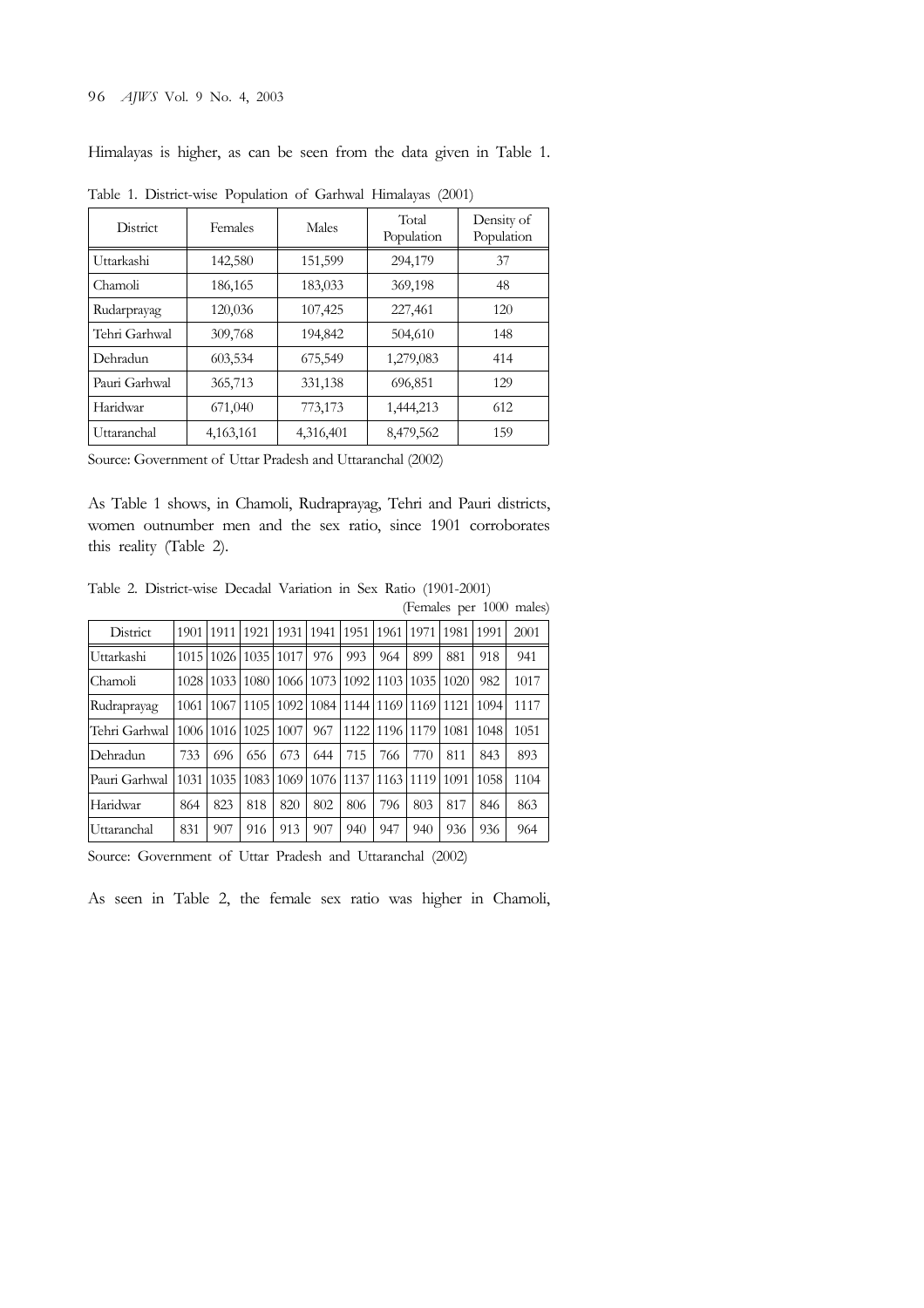Rudraprayag, Tehri and Pauri Garhwal districts. Actually, it has always been higher in these districts, right from 1901. It has shown an increase during the last decade, from 982 in 1991 to 1017 in 2001 in Chamoli and from 1094 in 1991 to 1117 in 2001 in Rudraprayag. Similarly, in Tehri and Pauri Garhwal it increased from 1048 and 1058 in 1991 to 1051 and 1104 in 2001, respectively. These figures indicate the incidence of male migration because agriculture, which was the mainstay of 80 percent of the population in the region, has become rather unproductive.

Agriculture is generally undertaken in marginal and small farms, fragmented and scattered land holdings, with limited irrigation facilities. Traditional methods and practices of cultivation continue to be prevalent. It was estimated that about 68 percent of the total number of operational land holdings in the region were less than one hectare in size, which could not provide subsistence for cultivating households. Therefore, despite working throughout their lives, the average peasant family became unable to feed itself on produce from the land.

Studies (Bora, 1996; Mathur, 1983; Swarup, 1993) have shown that when men migrate to cities, apart from the domestic chores of cooking; fetching fuel fodder and water; childcare; the tasks of caring for livestock and agricultural work also fall on women's shoulders. In the hill areas, the women were estimated to contribute between 55 and 60 percent of the total labor, except for ploughing of the land and transporting the final produce to markets, as these jobs were primarily considered male tasks. However, women performed almost all other agricultural work (Mathur, 1983). Moreover, employment in the villages has become scarce, therefore, out-migration by the male population is inevitable, which in turn has added to women's workload. This is because whenever a man from a household migrates, his responsibilities and tasks are automatically transferred to his wife or to other women, especially when there are no other men to substitute for him.

Migration by the male population has given rise to a 'moneyorder' economy in the Uttaranchal hills, implying that the families are sustained by remittances sent by migrants. But in most cases, the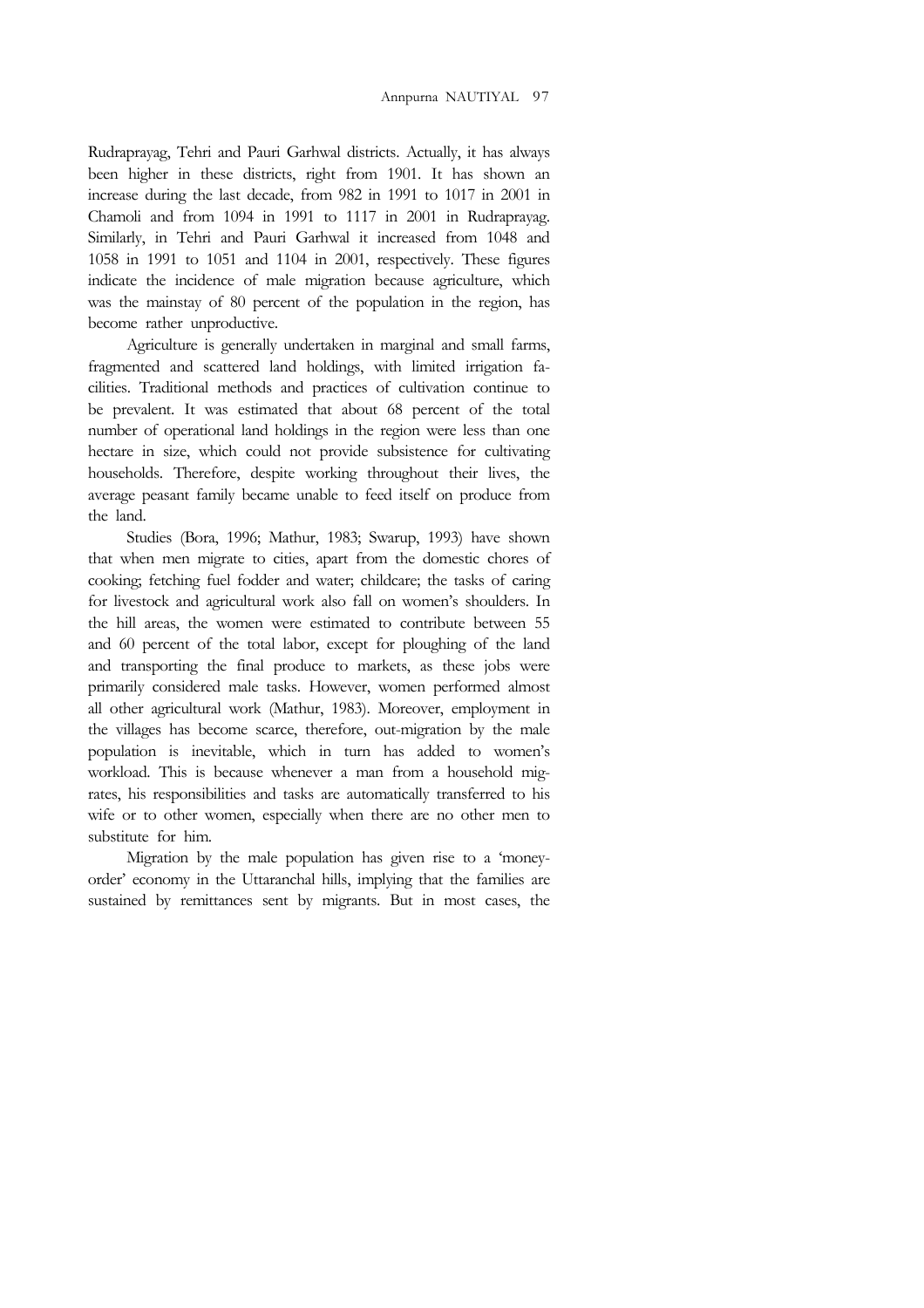remittances are not received regularly and remain insufficient to meet all the needs of the households. Thus, ultimately, the responsibility of generating additional income falls on the shoulders of women, which makes things quite difficult for them because they do not have any rights of ownership over the land or other assets. For example, they cannot mortgage the land on their own, in the absence of their husbands, to resolve their financial problems. This situation is yet another example of the women being considered inferior to men, with little or no right over economic resources and property.

Apart from converting the hill economy into a money-order economy, migration by the male population has also given rise to various social and psychological problems amongst the hill women. It makes them vulnerable to mistreatment by relatives, which at times gets so serious that it has led to cases of women committing suicide. This situation largely stems from social customs and traditions, which do not allow women to leave their marital homes even if their lives become miserable. Since mistreated women do not get any support from their parents, they find themselves unable to cope with the problems, hardships and responsibilities associated with the migration of their husbands, they sometimes been known to resort to suicide.

Since the agricultural fields are located on terraces in the hilly region and are generally very small, modern agricultural tools cannot be used. As a result, agricultural work becomes highly time-consuming, thus increasing women's workload tremendously. Men usually prefer to do less time-consuming work, which requires less labor and generates more and quick money. They do not show much interest in routine agricultural work, because it requires hard labor and is less productive. Therefore, instead of sharing the work with women, they prefer to migrate to urban areas.

In some areas of Uttaranchal, people have switched over to cultivation of commercial crops such as vegetables, which have become a main source of income and livelihood for the villagers. While the cultivation of such cash crops has produced employment opportunities for men in the villages, and to some extent has contained migration, it has increased women's workload as well. For instance, Badhani (1998) reported in his study that the cultivation of commer-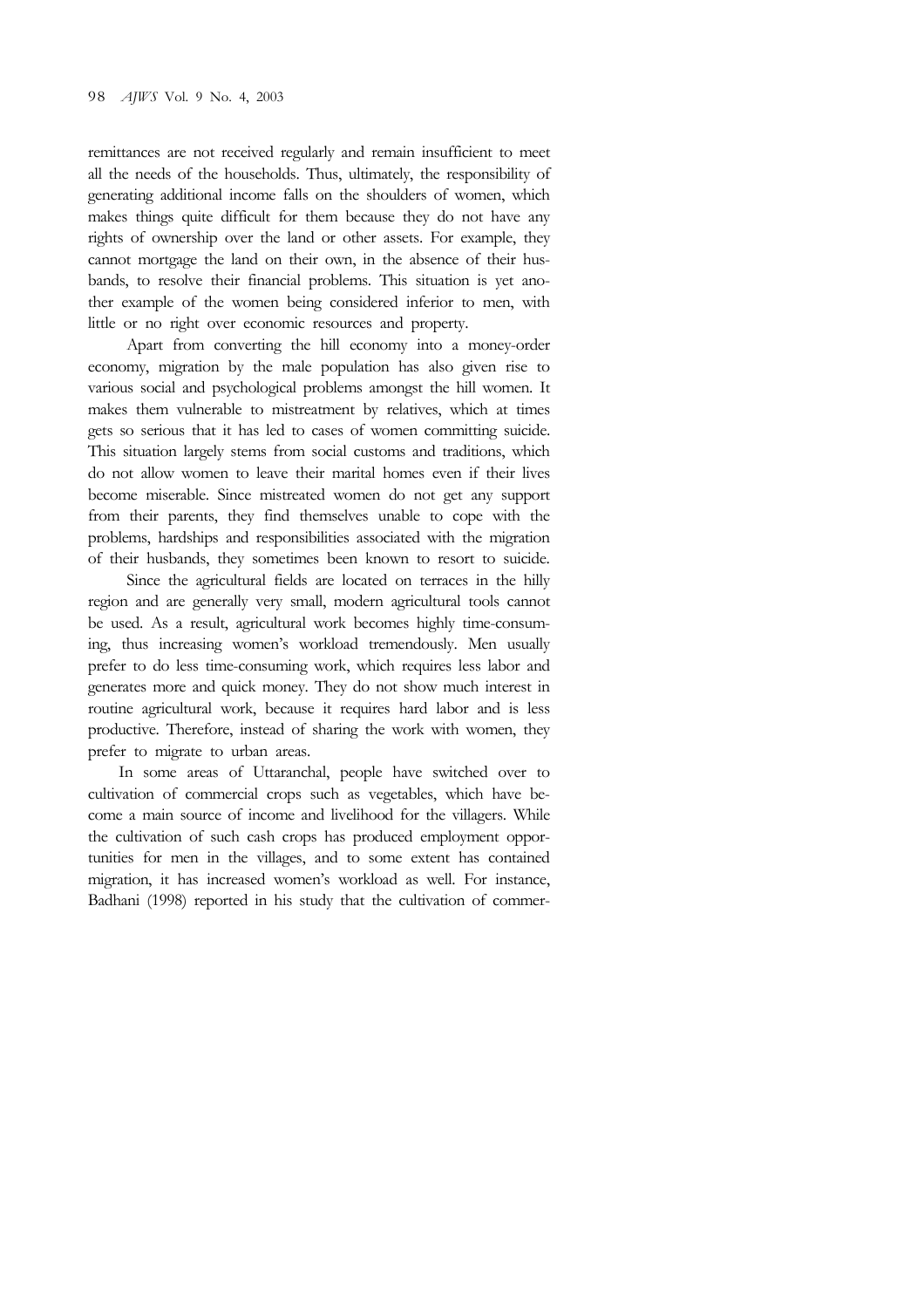cial crops has increased male employment in villages by 6.22 times, but women's employment has increased only by 1.78 times. Although virtually all farm activities were performed by men and women jointly, the annual workload of a male worker was found to be 824 hours in these villages, while the corresponding figure for female workers was 949 hours, which means that a woman had to work 1.15 times more than a man. The per capita income has also increased with the cultivation of vegetable crops by 2.77 times, to Rupees 3,301 presently (under the conventional cropping system it was only Rupees 1,413), but since men control the money earned, no significant change is visible in women's condition. This shows that commercialization has increased the workload of women, not only in farm activities, but also in off-farm activities, while the benefit of the new economic opportunities has accrued largely to men.

An analysis of literacy levels in Uttaranchal, as shown in Table 3, indicates that in Districts Uttarakashi and Tehri around 50 percent of the women have remained illiterate and in other districts of Uttaranchal, literacy among women was also lower than that of men. The total literacy rate has, however, shown improvement in the state, moving from 59.58 percent to 72.28 percent, between the years 1991 and 2001. The literacy rate of men increased from 75.51 to 91.47 percent; among women it improved from 42.87 to 68.14 percent in the period between 1991 and 2001.

Table 3 clearly shows that the literacy levels of the population, particularly the women, have improved in the last decade in the Garhwal Himalayas and, except for the two districts of Uttarakshi and Tehri, more than 50 percent women have become literate. Although this is a good sign, a lot more has yet to be done to assure a 100 percent literacy level that would go some way towards reducing gender discrimination. Actually, despite the government schemes and programs like Sarva-Siksha Abhiyan (Education for All Campaign) and free primary education for girls, the situation of literacy and education among women in rural and remote hill areas is still not very good because of the pathetic condition of the schools.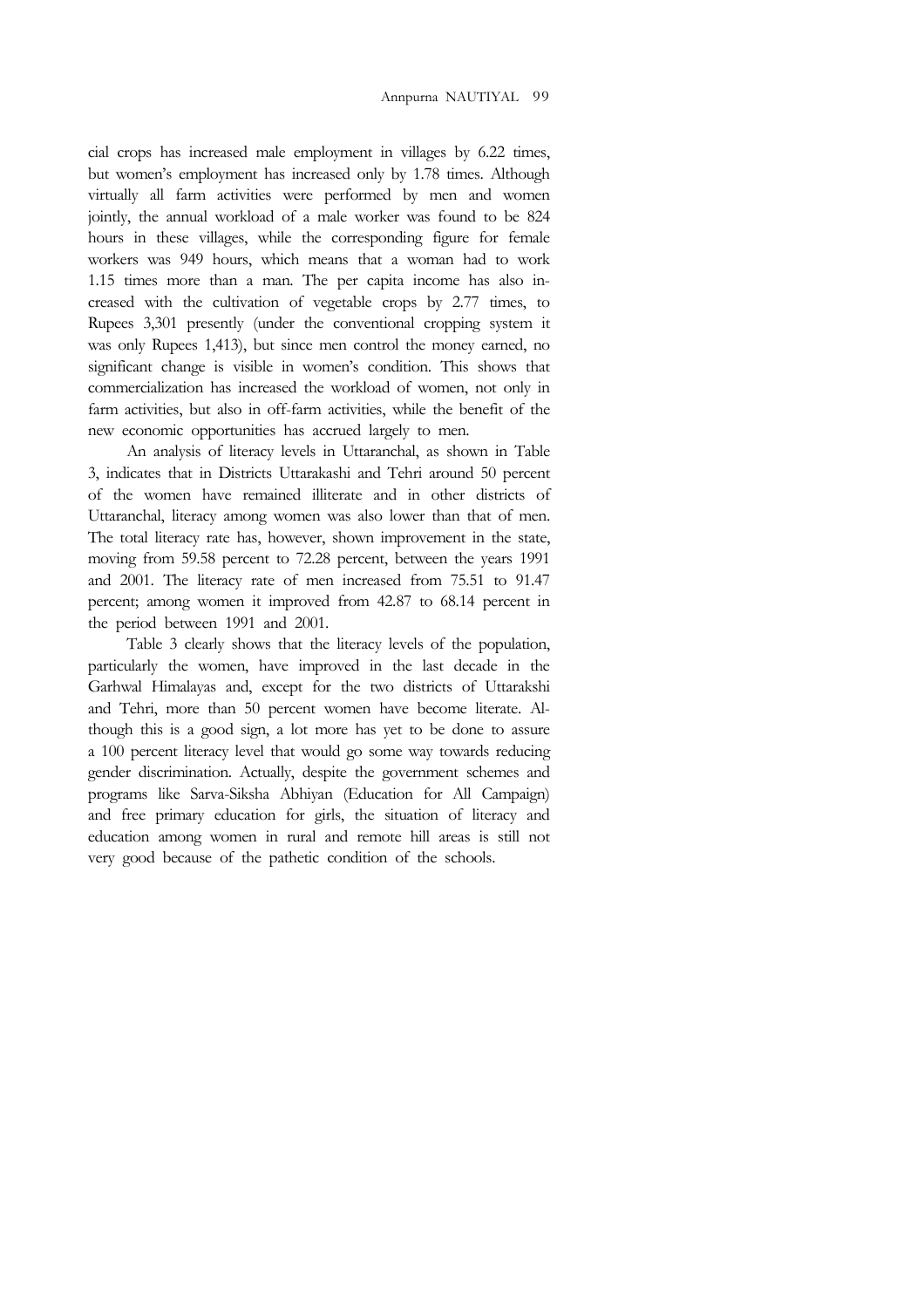| District      |        | 1991  |       | 2001   |       |       |  |
|---------------|--------|-------|-------|--------|-------|-------|--|
|               | Female | Male  | Total | Female | Male  | Total |  |
| Uttarkashi    | 23.57  | 68.74 | 47.23 | 47.48  | 84.52 | 66.58 |  |
| Chamoli       | 40.37  | 82.01 | 61.08 | 63.00  | 89.89 | 76.23 |  |
| Rudarprayag   | ۰      |       |       | 59.98  | 90.73 | 74.23 |  |
| Tehri Garhwal | 26.41  | 72.10 | 48.38 | 49.76  | 85.62 | 67.04 |  |
| Dehradun      | 59.26  | 77.95 | 69.50 | 71.22  | 85.87 | 78.96 |  |
| Pauri Garhwal | 49.44  | 82.46 | 63.35 | 68.14  | 91.47 | 77.99 |  |
| Uttaranchal   | 42.87  | 75.51 | 59.58 | 60.26  | 84.01 | 72.28 |  |
| India         | 32.41  | 52.63 | 52.11 | 54.16  | 75.85 | 65.38 |  |

Table 3. Literacy Rate in Garhwal Division of Uttaranchal

Source: National Information Science Centre (2001)

#### The Field Survey

The study area is located in the region of the Central Himalayas and the information was collected via observation, interviews and personal interaction with respondents in six villages and a total number of 309 families. These were the villages of Bajwar, Chepdo, Kera, Malari, Tyalni and Tyuna, which were selected on the basis of random sampling from the Chamoli and Tehri districts of Uttaranchal. Our questions related to women's workload, education, occupation, caste, family structure, migration, perception about themselves, problems, awareness about empowerment, functioning of local bodies (panchayati raj institutions), participation in socio-political and community affairs.

Samples were selected randomly and while choosing the villages for the survey, their location and the number of households in each were also considered. Some of the chosen villages were situated near the road head while others were almost 5 to 10 kilometers from the road. One high altitude village, Malari, was situated nearly 71 kilometers from Joshimath in Chamoli and practiced transhumance (migrating between summer and winter settlements).

Among the 309 families surveyed there were 878 males and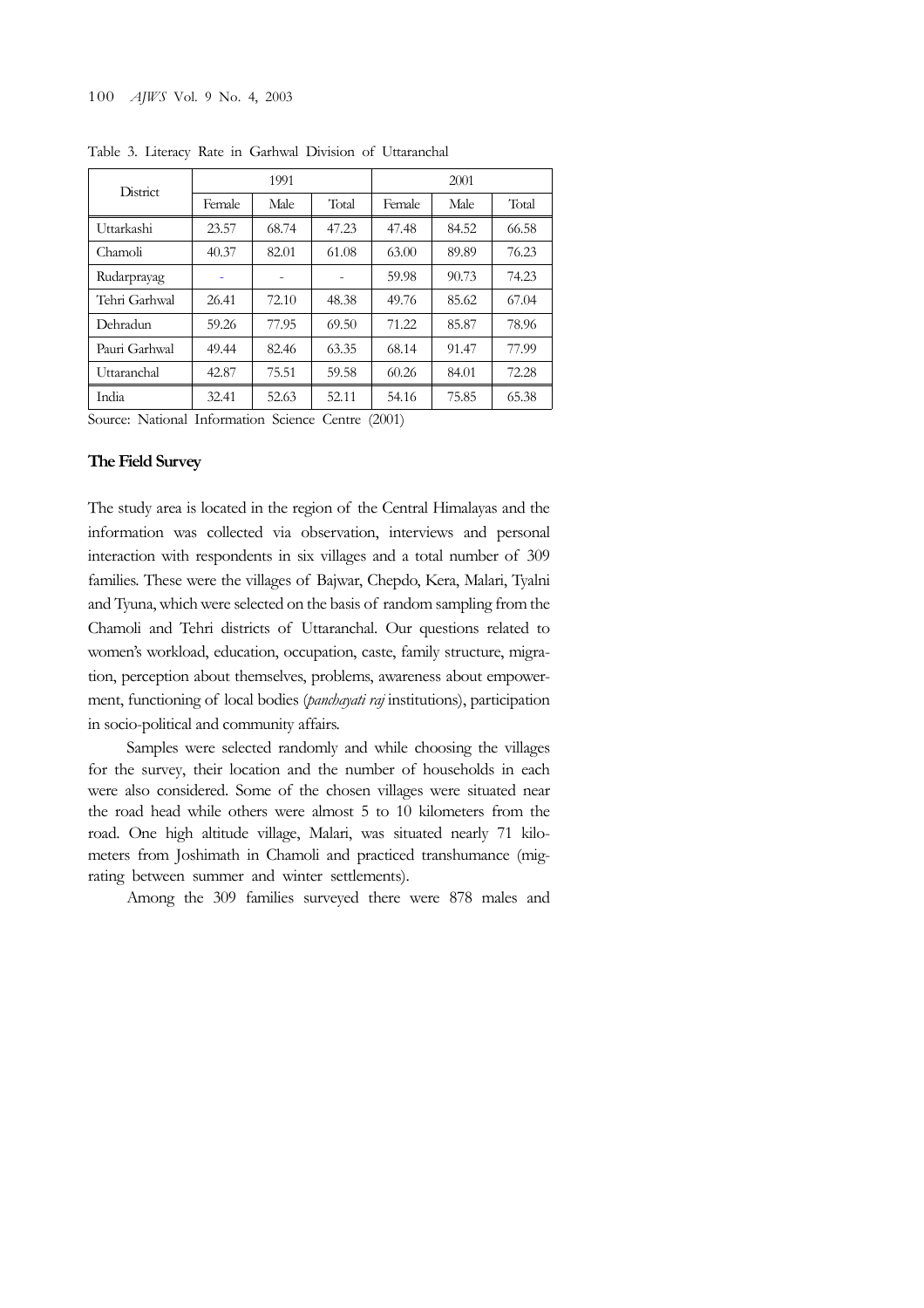839 females (51.14 percent and 48.86 percent respectively); 68.78 percent of the men had occupations in their villages and 13.28 percent were in service outside. Among women, 85 percent of the respondents were found to be engaged in agriculture, 2.24 percent were in semi-government and government services such as teaching in primary schools, 1.12 percent were in private jobs and nearly 11 percent were studying; 87.68 were married and only 12.32 percent were unmarried. In these villages, almost 99 percent of the population was Hindu and 85 percent belonged to the higher castes, while only 15 percent were from the Scheduled Castes or Tribes. In one village, Malari, most of the people belonged to the Scheduled Tribes.

The uneven division of labor was based on gender differences, which gave women the secondary or subordinate place. This also reflected discrimination and disparity between the genders in hill society, because, while women were seen working, the men were largely seen loitering, gossiping, playing cards and smoking. The workload of women who comprised our study sample, actually came to around 17 hours per day as seen in Table 4.

| Work            | Hour               | Place  | Distance                 | Frequency     |  |  |  |  |
|-----------------|--------------------|--------|--------------------------|---------------|--|--|--|--|
| Water           | 1/2                | Home   | $20 \text{ m}$           | Everyday      |  |  |  |  |
| Fodder          | 4                  | Forest | 6 km                     | Alternate day |  |  |  |  |
| Fuel            | $\overline{4}$     | Forest | $4-6$ km                 | Alternate day |  |  |  |  |
| Pasture         | $\overline{2}$     | Forest | $2 \,\mathrm{km}$        | Everyday      |  |  |  |  |
| Agriculture     | 4                  | Field  | $1 \text{ km}$           | Everyday      |  |  |  |  |
| Marketing       | Done mainly by men |        |                          |               |  |  |  |  |
| Childcare       | 1                  | Home   | Everyday                 |               |  |  |  |  |
| Community Work  | ۰                  |        | $\overline{\phantom{0}}$ | Seldom        |  |  |  |  |
| Cooking         | 1                  | Home   |                          | Everyday      |  |  |  |  |
| Washing         | 1                  | Home   | -                        | Everyday      |  |  |  |  |
| Rearing Animals | $\overline{c}$     | Home   |                          | Everyday      |  |  |  |  |

Table 4. Workload of Women in the Study Sample

In village Malari, apart from agriculture and rearing animals, the wo-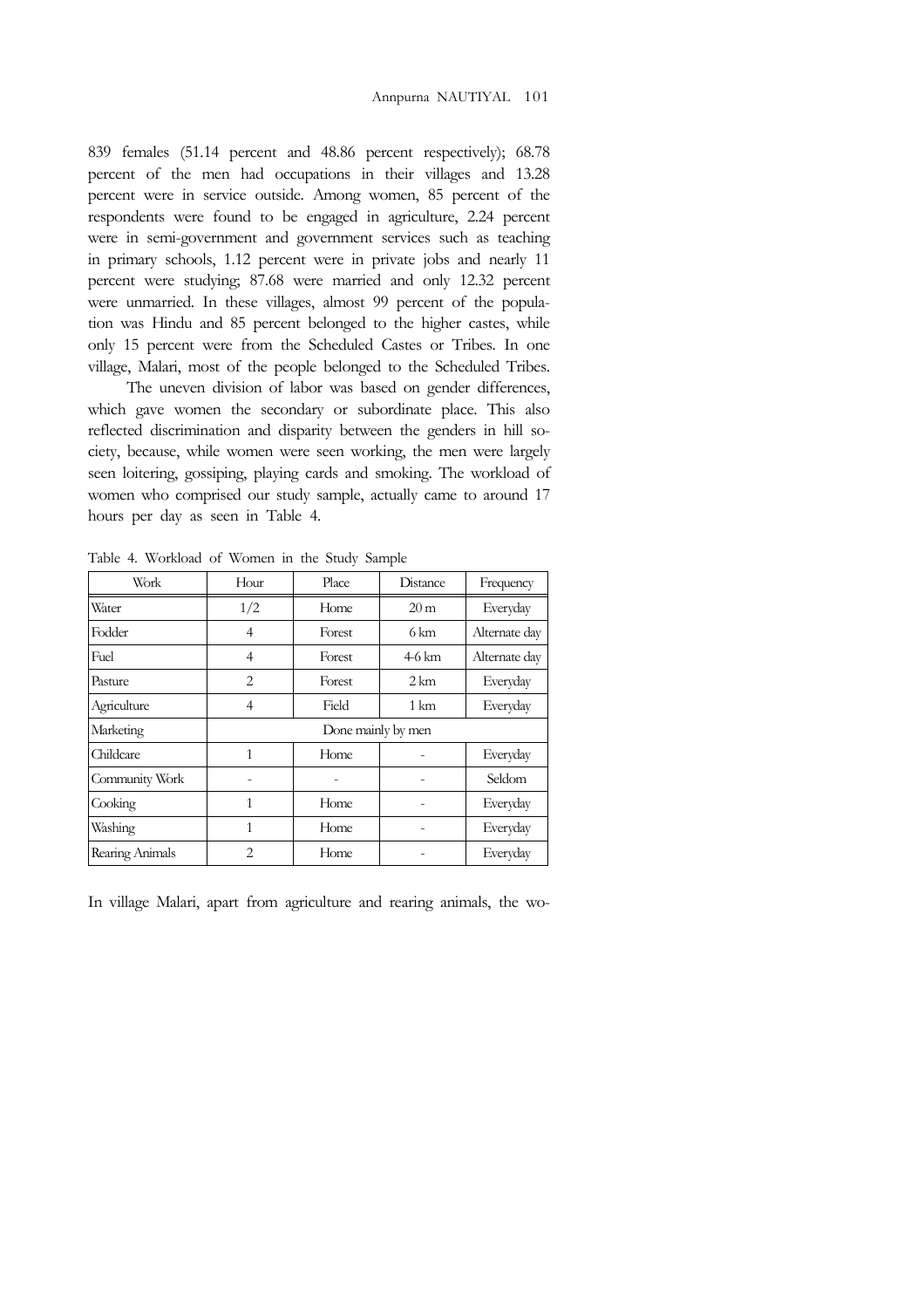men also worked on looms and prepared wool fabric and clothes from the wool they extracted from the sheep and goats. Some of these items were prepared for sale in the markets, the responsibility for which was taken over by the men who generally garnered the income generated thereby. The cultivation of cash crops like potato, kidney-bean, soya-bean, green vegetables, etc. was found to be popular among the villagers because this was an additional source of income. Since the villagers largely used organic manure for a better yield, the quality of the produce was very good, but in the absence of proper storage and transportation facilities, they had to sell it, especially the perishable products, at very low prices to the traders from the plains. While the production of these crops was useful, the income earned thereby was not sufficient in itself to meet their needs.

The survey revealed that the nuclear family was common in all the villages, as 54.62 percent of the families were found to be nuclear, while only 45.38 percent were found to be living in joint or extended units. The growth of small agricultural landholdings was associated with the increasing number of nuclear families and the division and sub-division of land. In these villages, 34.71 percent people had migrated temporarily in search of jobs and only 4.89 percent had migrated permanently. About 81.23 percent of the women respondents were of the view that migration of males to urban areas was due to the scarcity of jobs in the villages; 5.60 percent believed backwardness to be the cause for this; and 3.64 percent women felt it was prompted by the desire for a comfortable life style. Over 9.52 percent of the women had no opinion on this subject. In the village Malari the rate of temporary migration was found to be very high (93.61 percent) because most people practiced transhumance, that is, moved between high and low altitude regions during the summers and winters respectively.

The female population was fairly high in some of these villages, for example in Tyuna, Bazwar and Kera, it was found to be 54.32 percent, 56.70 percent and 52.63 percent respectively, whereas their corresponding male populations were 45.68 percent, 43.30 percent and 47.37 percent respectively. As discussed above, male migration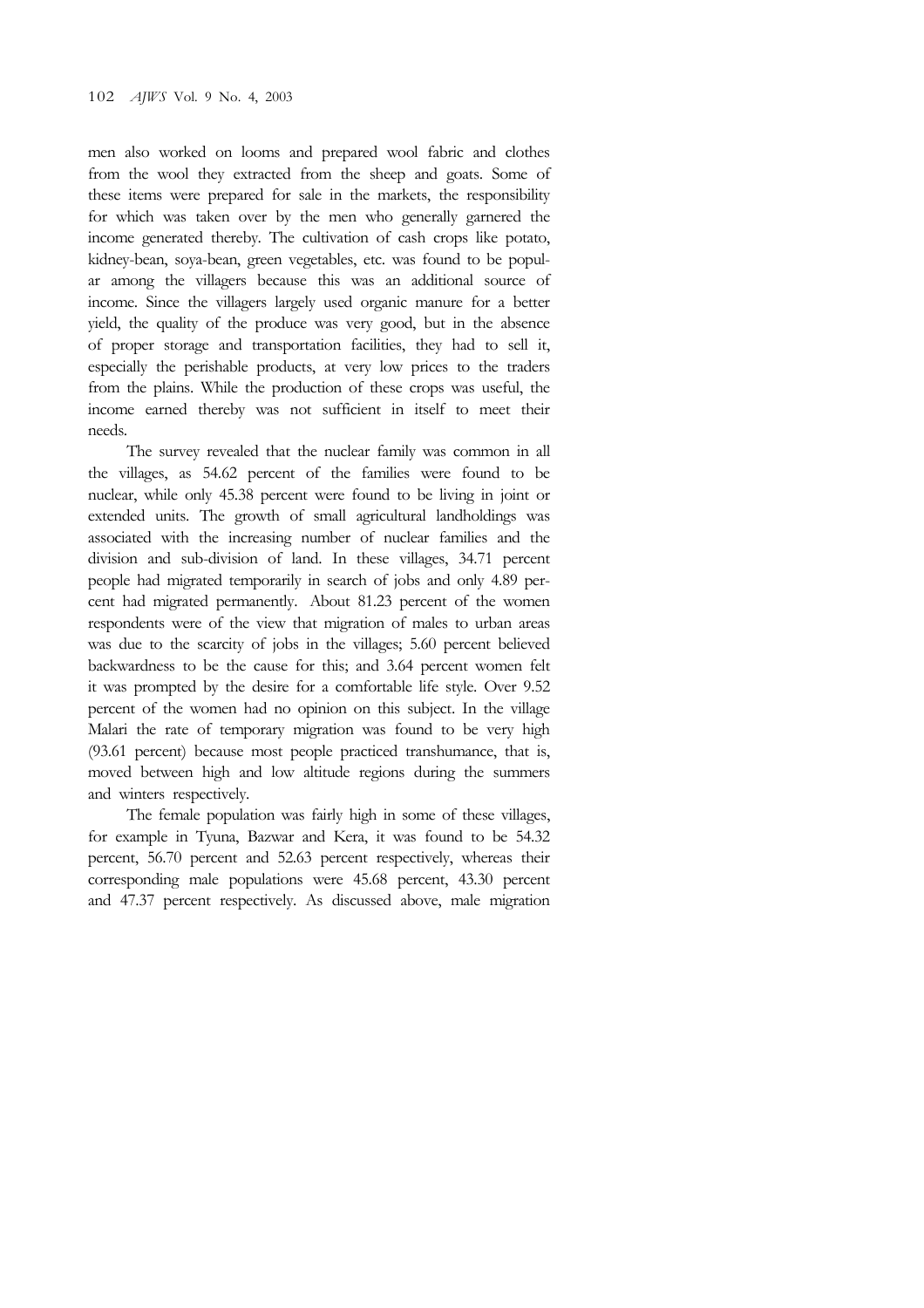has produced an imbalance in the demographic profile and so in some of the villages of the Garhwal Himalayas, the sex ratio favors women. However, migration from these three villages was generally less and temporary because of the large number of low caste inhabitants who were poorly educated.

During our survey we discovered that most of the schools in these villages were understaffed and housed in one or two small rooms with meager facilities. We also found that the women respondents were in favor of educating their daughters, but hesitated to do so if schools were situated at a distance of more than 2 kilometers from their villages, as the young girls were responsible for looking after their younger siblings and helped their mothers in domestic and agricultural work as well.

A total number of 739 males and 499 females were found to be literate. The number of illiterate women (59.02 percent) and men (29.8 percent) was highest in village Malari. In Tyalni 44.86 percent women and 21.32 percent men were illiterate, while in Tyuna 48.6 percent women and 13.33 percent men were illiterate. In villages Bazwar, Chepdo and Kera more than 70 percent of the people were literate, which had an effect on the educational level of the women, most of whom (37.06 percent) had been educated up to the primary level. Only 12.27 percent women were educated up to high school, 5.12 percent up to senior secondary school and 5.01 percent were found to have graduate and post-graduate degrees. However, the highly educated women were not using their education in a productive manner because there were no opportunities for them to do so. Instead, they were involved in the traditionally given duties of sharing the workload of their mothers, cutting grass for fodder, fetching wood, water and so on. As a result, they not only found themselves unable to use their education for their families' benefit, but also lacked self-confidence and self-esteem. So it was seen that despite their education, the mindset and attitude of society, including its women, had not changed much. The women, too, were not in favor of participating in any activity without the permission of the men of their families.

The women who lived in villages that were closer to the road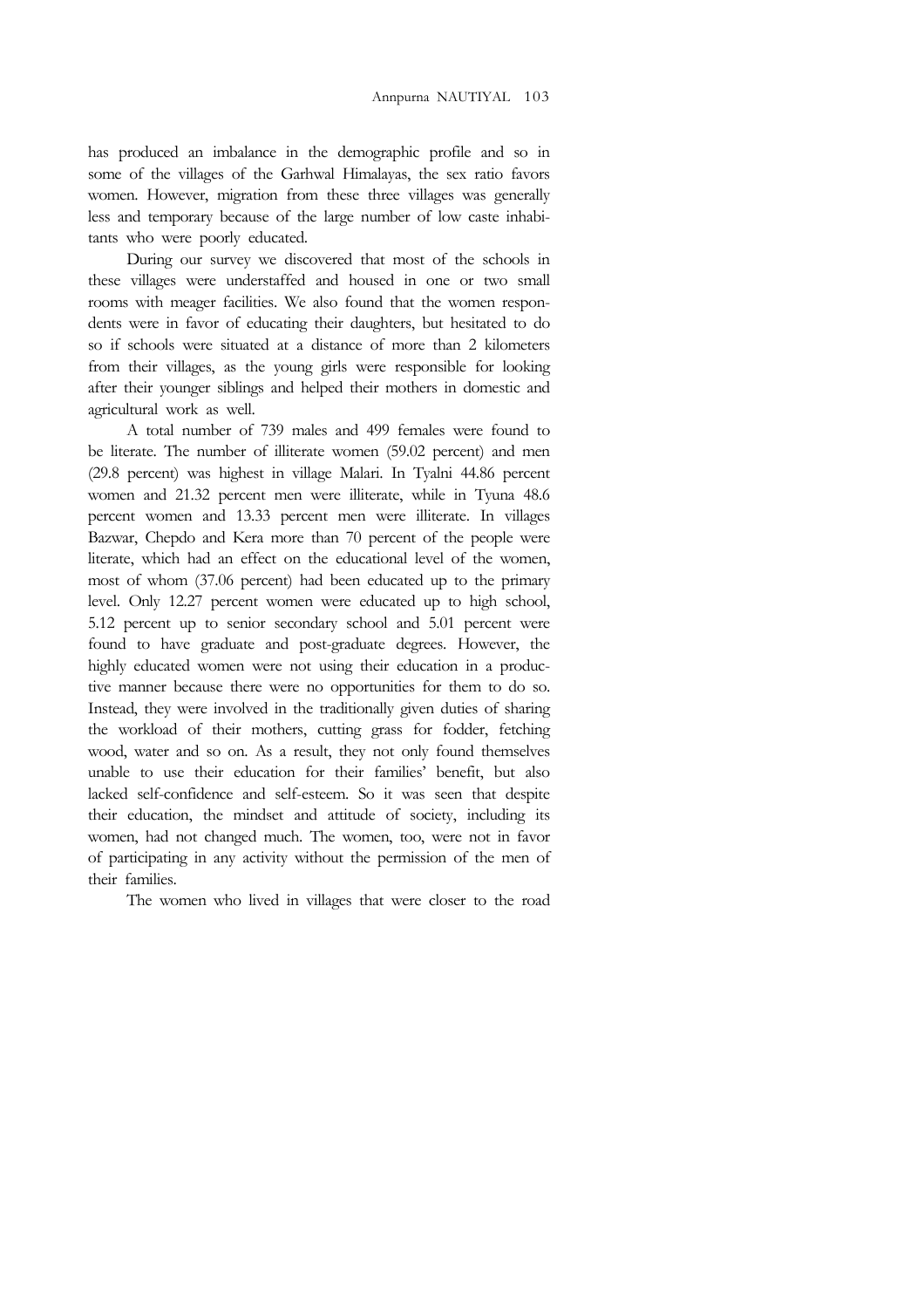head and in the suburbs of nearby towns were more knowledgeable and aware of social problems in general and sought to use their education in better ways, compared to their counterparts who lived in relatively inaccessible areas. In fact, women in the remote villages still tended to face greater oppression and deprivation. They were not allowed to take any decisions independently because of their limited education and opportunities. Further, they were unable to use their education in a fruitful manner or participate in the development process, as the concern for their developmental needs and requirements was still lacking at a social level. This clearly indicates that much has to be done to improve the status of women in these villages. Their situation also calls for improvement in self-confidence and the need to better appreciate the capacities of the women, socialized as they are to uphold male power, privileges and prestige.

Due to their low educational status and considerable work burden very few women in these villages were active in social, political and community affairs. Only 13.33 percent women in Bazwar village were found to be interested in the activities of the gram panchayat. In Chepdo and Kera villages, only 11.36 percent and 12.5 percent women were active in the gram panchayats, respectively. The rest did not take any interest in the activities related to the Mahila Mangal Dal, gram panchayats, environmental protection, etc. In villages Tyalni and Tyuna, women did not exhibit any interest in social, political and community affairs and were reluctant to respond to our questions regarding such matters. Most of the women questioned during the survey, told us that it was not possible for them to become involved in such activities due to the lack of time. Some women said their husbands or other men in their families did not allow them to go to the relevant meetings, which usually the male heads of their households attended. Some women were found to be quite ignorant about such matters, but almost all of them expressed anger about the opening of liquor shops in their villages and wanted to take action collectively for their closure. Although the women were not involved directly in activities for environmental protection, they had considerable awareness about planting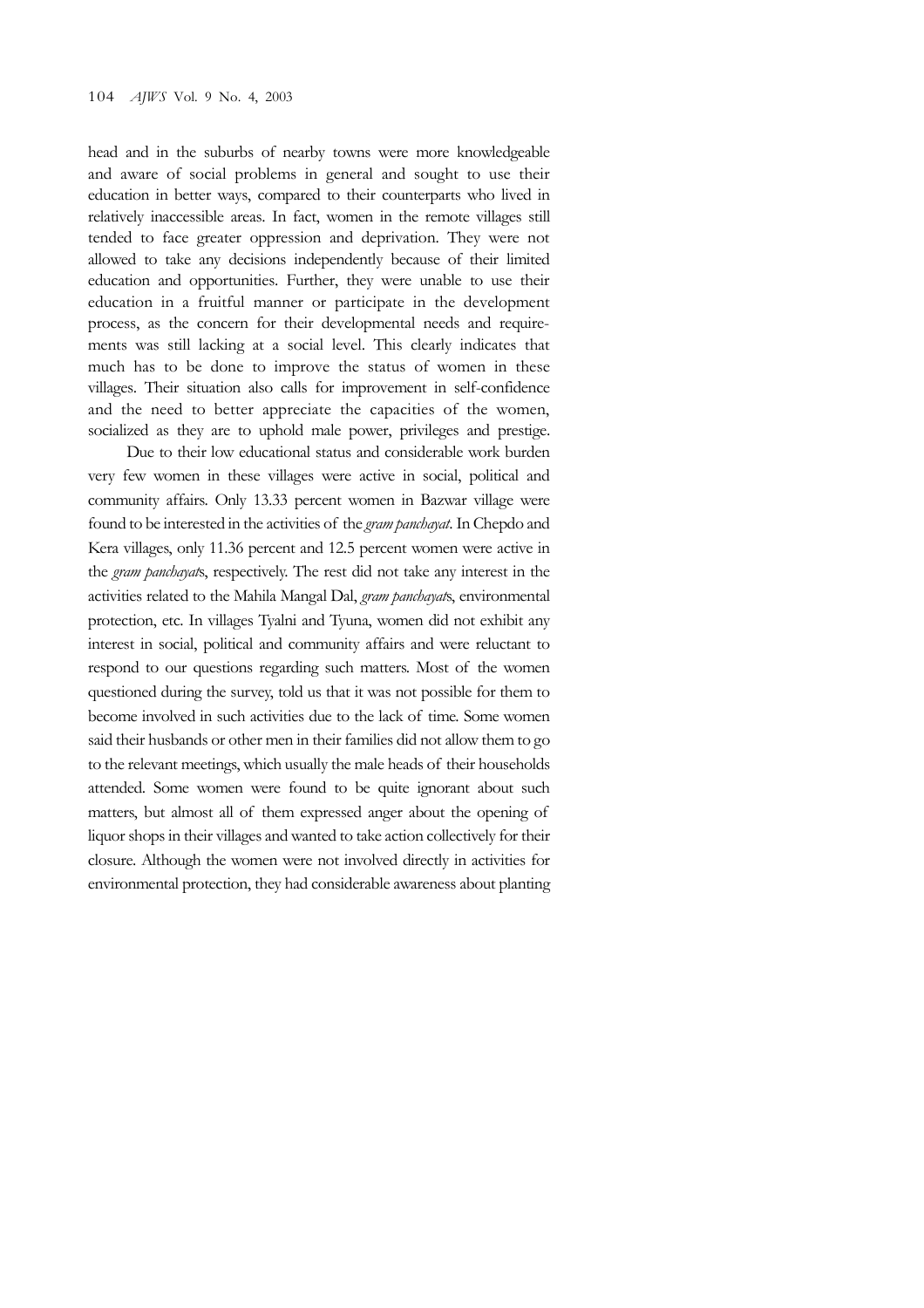trees. The custom of planting trees in some of these villages by newly wed couples symbolised such concern for the environment. This practice was popularly known as Maiti Andolan, which literally translates as Maternal Movement, and the responsibility of looking after these plants lay with the maternal family of the bride.

The survey also examined the functioning of the Panchayati Raj Institutions (institutions of local self-government), which indicated a lack of interest among women members towards their rights and duties. Most of them said they were working under the direction of their husbands or the other men of their families and so did not show much interest in working independently. Although 72.70 percent of the women respondents knew about these local bodies, 25.28 percent were ignorant about them. Over 39.65 percent women, however, did not know what the age of eligibility was for contesting elections to these bodies.

Ninety-five percent women had no knowledge about the 73rd and 74th Constitutional Amendments, which provide for 33 percent reservation of seats for women candidates for elections to panchayats. In view of this, it is not difficult to understand why women were unable to obtain any benefit from these provisions and despite their presence in these institutions why their status had not improved. The respondents mentioned that their decisions about voting for a particular party depended on the choices made by the men of their families. This implied that women still found it difficult to form their independent opinions because they had to follow their men. Social and cultural norms demand that women should work under the guidance of males, therefore, most of the work in these bodies was done by their husbands, who were referred to as pradhan patis (head husbands).

Our field survey and other similar case studies from Uttar Pradesh highlight the fact that nearly 80 percent of the women pradhans (heads) did not know the functions of the village panchayat and some of them had not attended a single panchayat meeting (Leitien, 1996; Parveen, 2000). Their duty was limited to putting their signatures on the papers that were usually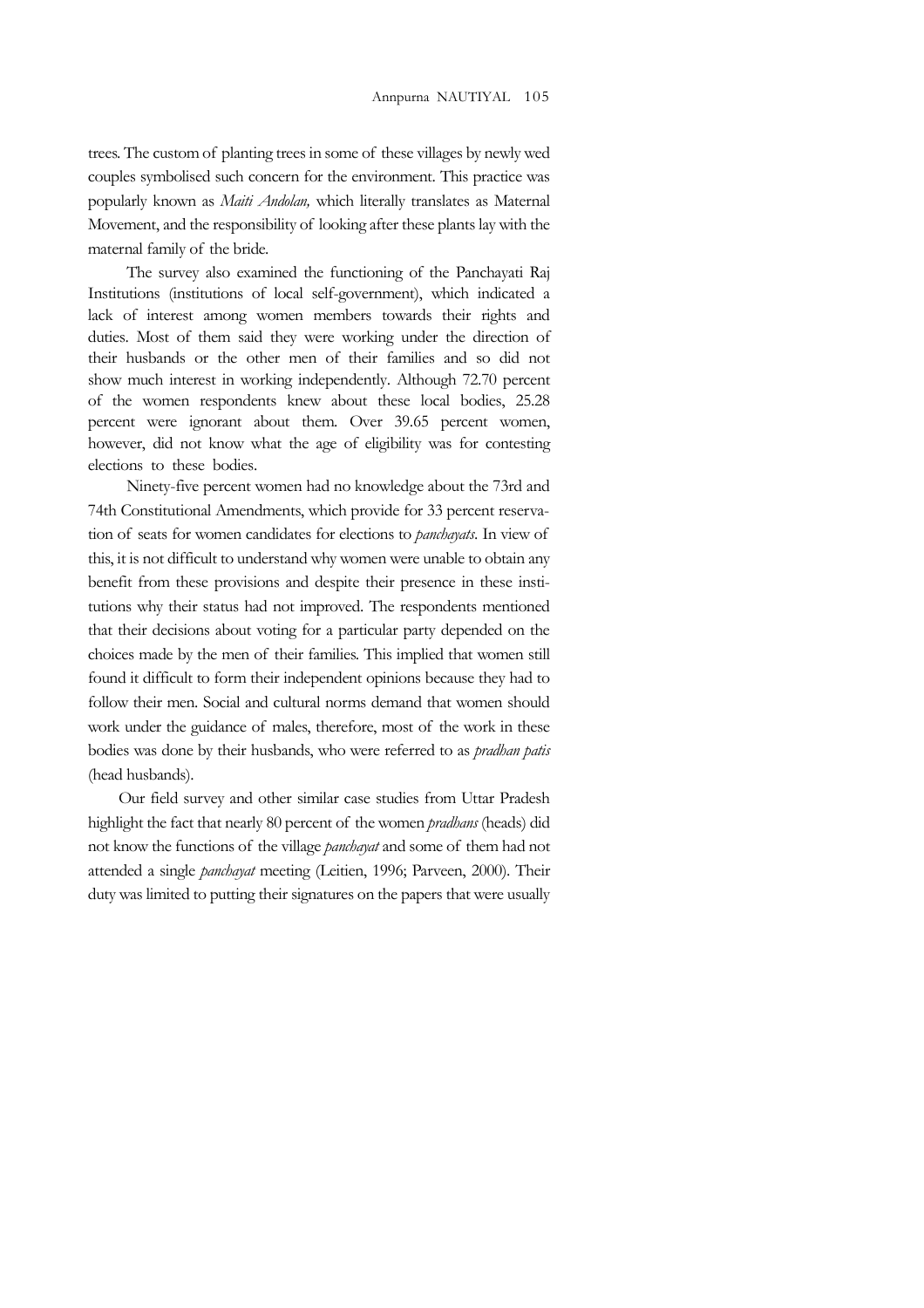prepared by their husbands or the other male *panchayat* members. Such women *pradhans* made it clear that the work of the *panchayat* was being looked after by their husbands and they did not have the time for it, being preoccupied with household duties. During our survey in village Bazwar, in Chamoli District in Garhwal, the gram-pradhan (village head) did not even bother to come out of her house and instead her husband spoke on her behalf. The villagers were also found to be appreciative of the work being done by the husband on her behalf and for providing facilities of drinking water in the village. Further, he was referred to as *gram-pradhan* by some of the respondents, which indicated that often women functioned as proxies for their husbands. The male panchayat members did not encourage women's participation in these institutions, and saw them as a threat to their domination. Therefore, the women's voices remained largely unheeded, which in turn affected the capacities of women adversely.

It is also interesting to note that the election process preceding the first assembly of Uttaranchal had been unable to enthuse the women, who had contributed immensely to the creation of the new state, $2$  because they were neither interested in the election as such, nor were they interested in the election of women candidates. About 77 percent women did not have a good opinion about politicians who, they believed, had deceived them as the government of the new state of Uttaranchal was doing little to generate employment or to stop migration. Some women respondents felt the politicians of Uttaranchal were not really interested in the development of the hill areas, because they did not have any concrete plan or vision. Therefore, they did not consider it necessary to cast their vote. Some of them also felt their lives were not going to change through their vote for a particular party, be it the Bharatiya Janata Party or the Congress.

Most women felt the solution to their problems lay in their empowerment. In fact, 92 percent of the respondents said that the spread of education, provision of equal opportunities for jobs and equal pay for equal work would act as means of empowerment. Women also believed that obtaining a steady source of income was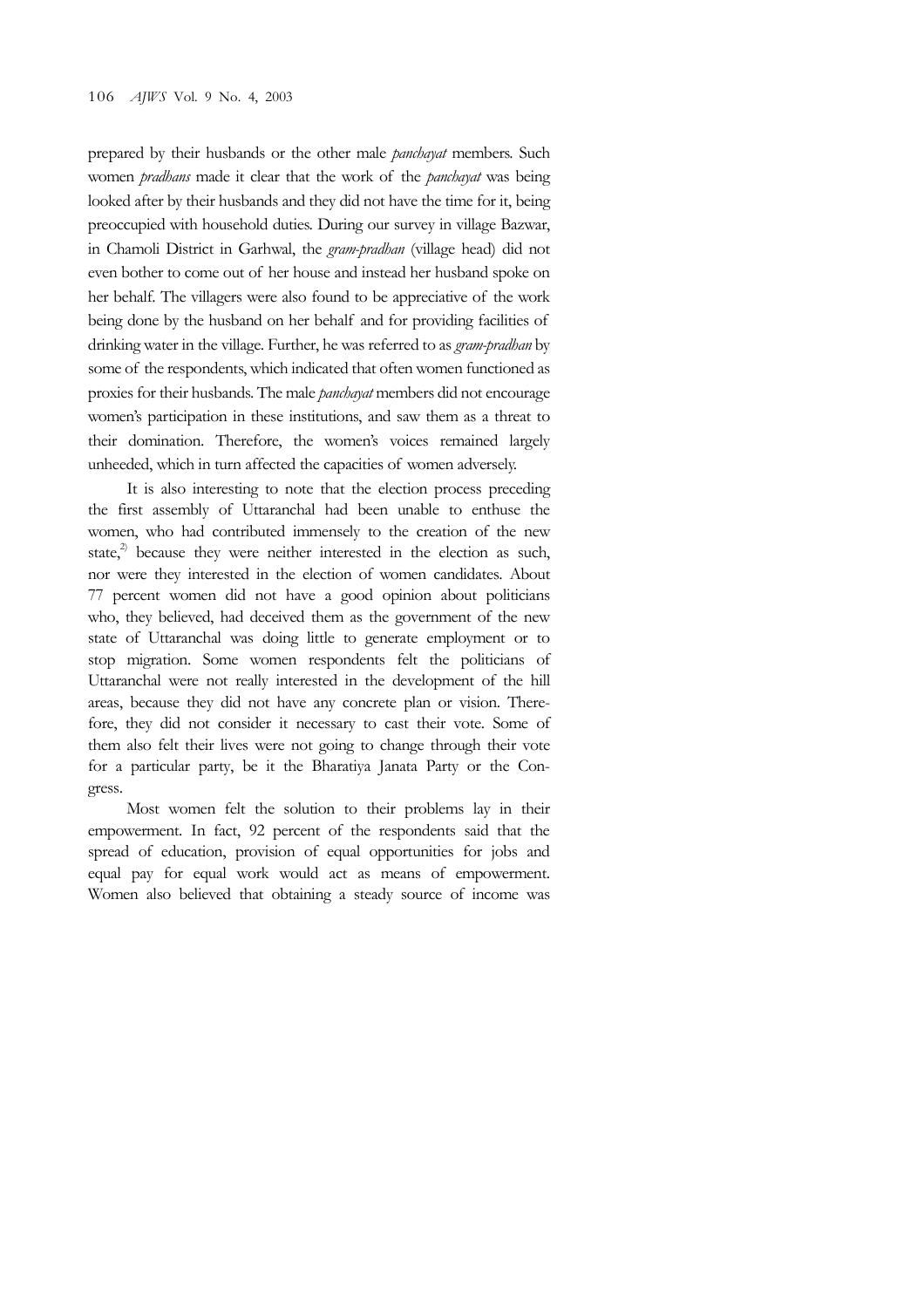key in changing gender relations at home and outside. As Purusothaman (1998) has stressed, the economic independence of women leads to sharing of the workload by both the genders equally, because the lack of economic independence impedes a woman's capacity to change her material condition as an individual. Further, the women felt that village-based NGOs and other institutions should work towards this goal and through training, education and dissemination of information should help and enable them to recognize their rights and improve their social and economic status.

# Role and Contribution

Interestingly, despite the problems of disparity, gender bias and low status, the women of Uttaranchal have always played a very constructive role in the resolution of social problems and promoting harmony and peace. Although their position in society has been weak, their participation in the various movements in the Garhwal Himalayas, explains their concern and role as nurturers, not only within their families, but also in wider society. The anti-liquor agitations, which have been underway in the hills, are an example of their attitude as they have joined these to save their families and children from the curse of alcoholism. Due to the efforts made by women's organizations like Mahila Mangal Dal, the liquor mafia has been forced to close down their shops in many villages. Recently, in

Thalisain Block of district Pauri Garhwal, nearly four hundred women forced the closure of a liquor shop in their neighborhood. Such incidents illustrate the women's capacity to integrate for collective action and their eagerness to be associated with activities for the welfare of wider society.

Women participated extensively in the Chipko Movement during the 1970s in the remote areas of Garhwal Himalayas, protesting against the government's forest policy. This was a spontaneous outburst that demanded change. Such activities clearly exhibited the women's interest, concern and capacity for working in the interests of society. It shows clearly that in the hill regions the success of any scheme or development program would be in doubt if carried out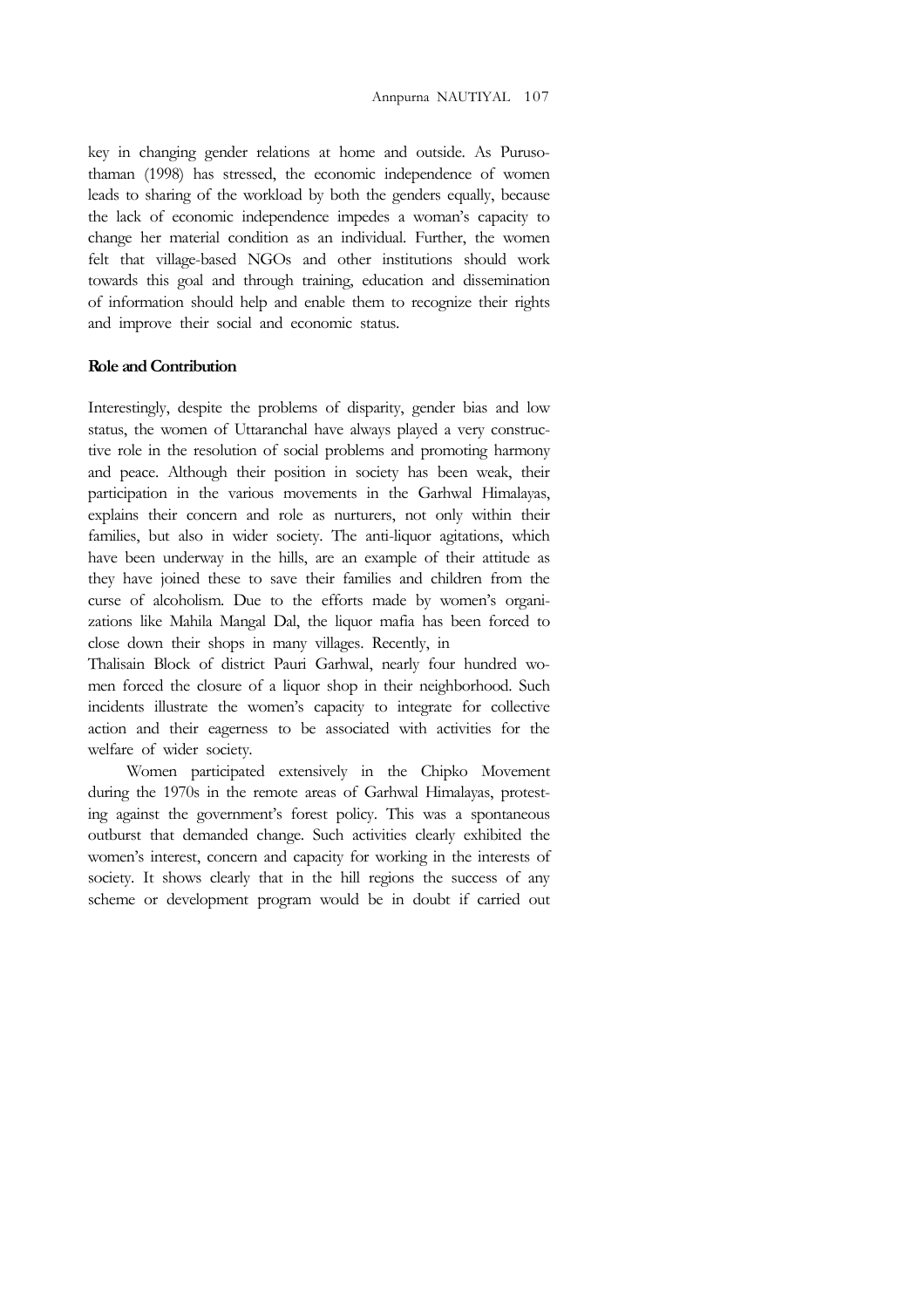without the support and participation of women.

Women's extensive participation and role in various mobilizations such as the Chipko movement, the anti-liquor movement and the recent movement for statehood, clearly indicate that they were quite knowledgeable, intelligent and aware of issues and needs. They may be tolerant and timid, but if required they can collectively voice their concerns boldly. If given a chance, women of this area can also show the way to others, for instance, the role of Radha Devi of Meethiberi village and Maina Devi of Dhoolkut village of Sahaspur block in district Dehradun (Garhwal Divison) as gram pradhans (village heads) has been lauded in the media (Dogara, 2003). These women have not only shown their caliber, capacity and efficiency but also set an example for others. They have shown that despite living in a male dominated society, they can provide leadership to their community as elected representatives.

Interestingly, it was not only Radha Devi who won an election from a non-reserved seat for the second time, but women of her village also occupied six of the seven seats in the village panchayat. As gram pradhan, Radha Devi has been working for the development of her village, by taking up issues such as the construction of roads, adequate supply of school books, and so on; she also ensured that the development funds allocated to her village were used properly and were not transferred to other village councils. She has always taken a strong stand for the welfare of her village and thus earned the trust and respect of both men and women.

The other woman, Maina Devi, belongs to the Buxa tribe, which is considered a very poor and deprived community in Uttaranchal. Her election as gram pradhan can also be seen as an achievement of Indian democracy, because women like her have done well to take advantage of the reservation quotas and utilize their potential and position for village development. Her commendable work in building rooms for the school, installing hand pumps, allocating sewing machines, empowering women through the activities of Mahila Mangal Dal, participating in the anti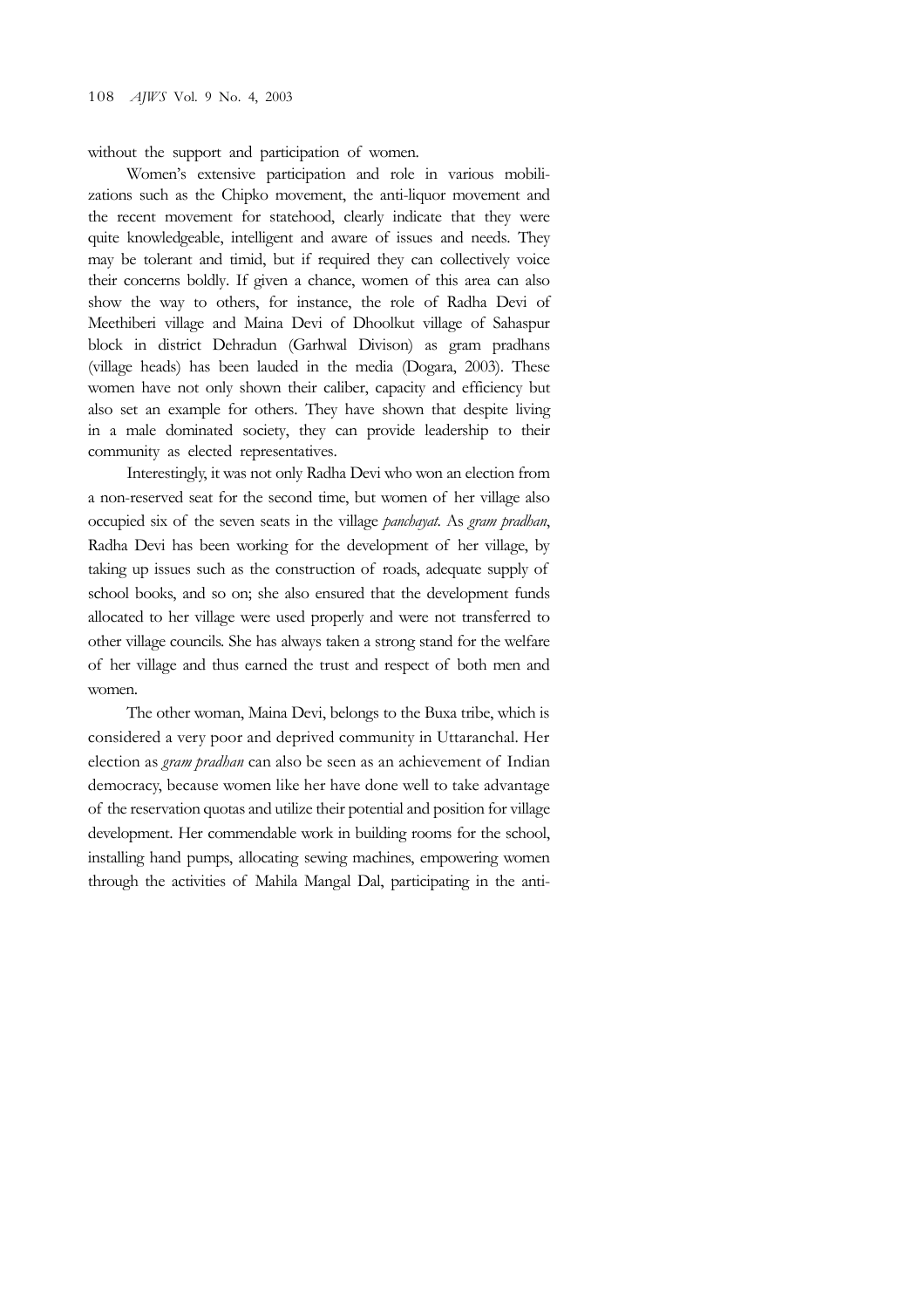liquor movement, and so on have not only earned her respect in the region, but has also enabled her to retain her seat through two elections.

These women leaders felt strongly that during their tenures in office, women found it easier to come forward to talk about their problems, which they were otherwise reluctant to discuss with the male members of the gram panchayats. Since both of these elected representatives paid serious attention to their problems, the women felt relaxed and confident and discussed their problems freely. In view of their success, it can be said that the election of women in local governing bodies leads towards womenoriented development and the eradication of social evils such as drug addiction and liquor consumption. In time, this should also ensure inclusion of better priorities and participation by people.

## **Conclusion**

The above account clearly shows that the onus of domestic and agricultural activities largely falls on the shoulders of women in the Garhwal Himalayas, because they not only run their households but also serve as the major workforce. It is quite clear that while women have low status in the social structure and they are victims of prevailing societal norms, they assume a very different character in sociopolitical activism and take a keen interest in finding solutions to their pressing problems and their contribution is commendable. However, it is also paradoxical that women who are responsible for sustaining their families do not have any control over the required economic resources as they are marginalized in this male-dominated milieu.

Clearly, the women of Uttaranchal make a significant contribution towards the agricultural sector, but their access to information, communication, technology and production techniques still remains inadequate, therefore, they find themselves neglected and left behind. Since the key to social development lies in good education, it is necessary to promote it.

Undoubtedly, the gains of economic activity do accrue to the family, but there is still a great need to involve women in sharing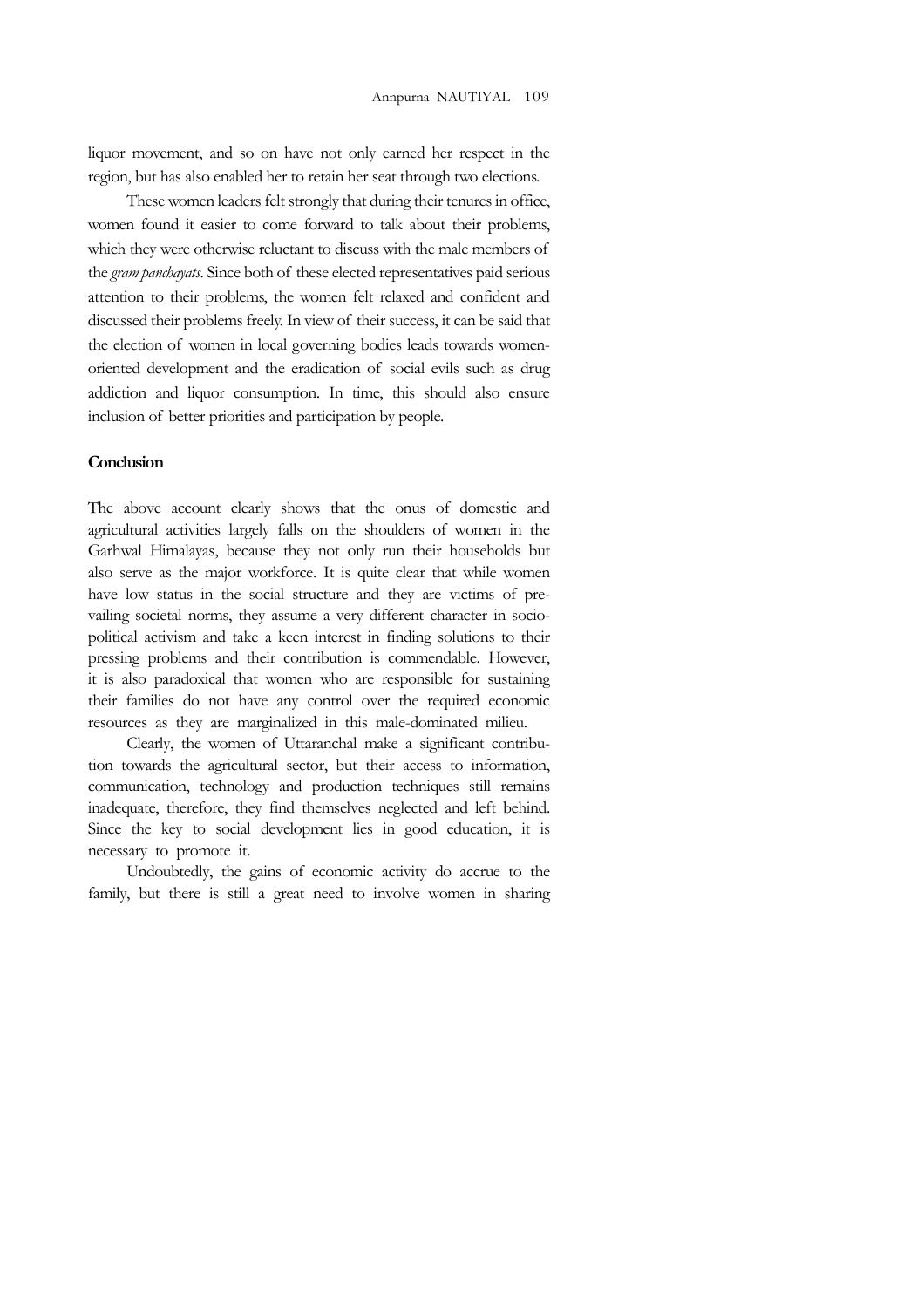benefits equally and reducing their workload. In view of this, their empowerment and assuming a respectable place in society will become a reality only if the provisions intended to address women's concerns are enforced effectively.

Some findings of this study may be helpful for policy makers and researchers. The contributions of women leaders such as Radha Devi and Maina Devi as gram pradhans are exemplary. These demonstrate that women are becoming aware of their rights and duties and are taking interest in the administration of local bodies. There is, however, an urgent need to provide more encouragement and support to them. Women's role in social welfare activities shows that they have the good of society at heart and aspire for peaceful existence and a society free of violence and corruption. Their role in the Uttarakhand movement and the anti-liquor agitations shows that they have the capacity to be quickly mobilized around such causes and to succeed. However, their potential, eagernessto participate in different movements, and levels of coordination and cooperation need to be utilized properly.

The need of the hour is to encourage women and give them more representation in local bodies and other such institutions, because without it real development cannot take place. Society and state can play an effective role in implementing and enforcing various instruments and laws, which have been made for the protection of women's rights. As Batliwala (1997) notes, the moral duty of civil society is to provide a conducive environment for creating women's organizations, enhancing awareness, providing training, implementing gender sensitization schemes, serving the underprivileged and monitoring the violation of women's rights. Since individual women find it difficult to assert themselves and change the gender equation, ensuring their active participation in development, and their collective mobilization are necessary steps. When they participate in any such group activity they not only enthuse each other but also command respect. The Chipko movement and the anti-liquor agitation undertaken by the women in Thalisain block are relevant examples that show that if women are organized and determined, desired results can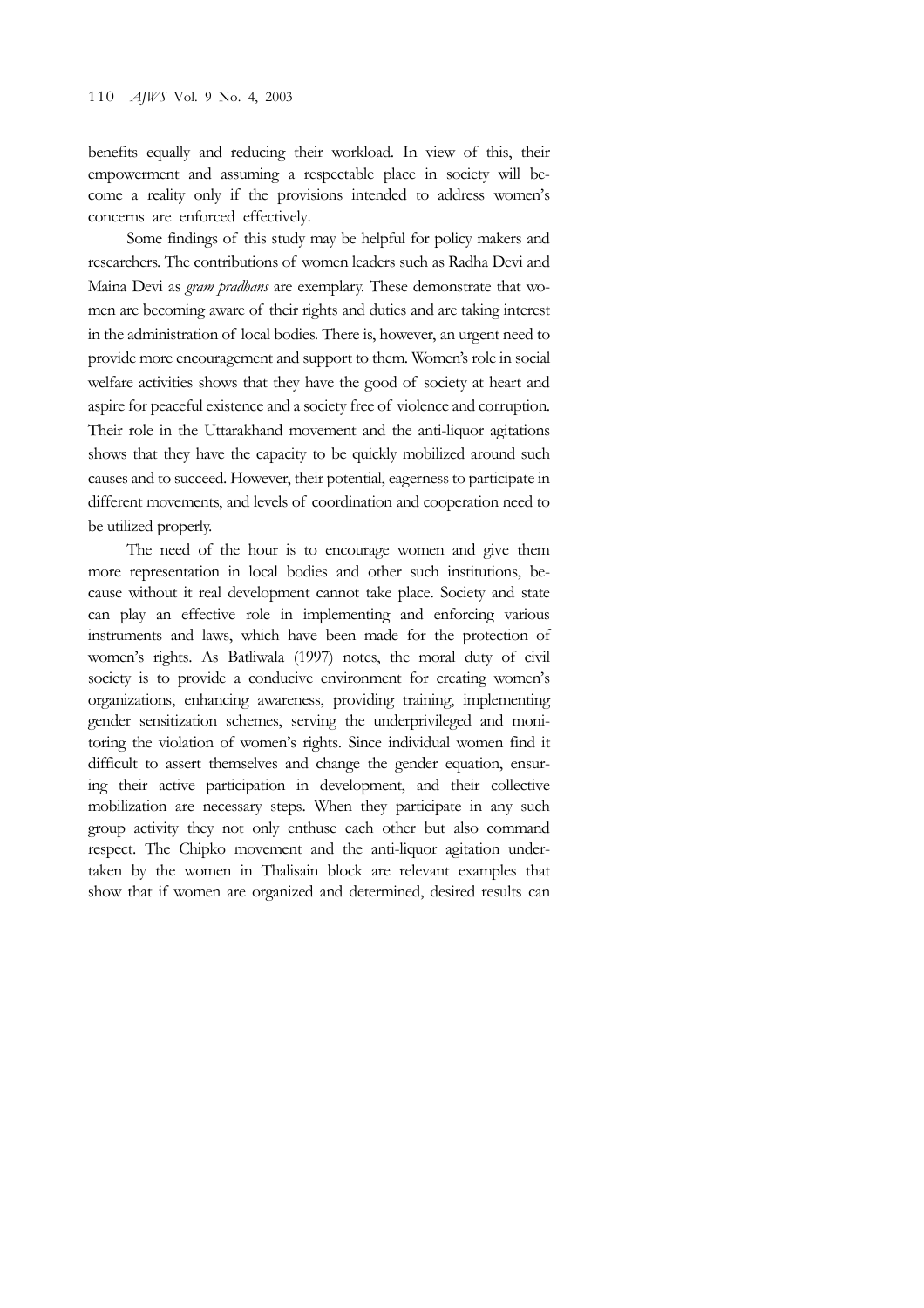be obtained.

In the absence of productive economic activities and awareness, women's rights to economic resources are still minimal, as they do not benefit equally from economic activities and development. The need of the hour is to develop women-oriented village-based industries, which can provide incomes and enhance women's skills and bring about desirable changes in the social environment or their homes. To acquire a better position in society, it is necessary to evolve ways and means of reducing the work-load and drudgery undertaken by women, which hamper their equal participation in development.

In fact, women's participation can be enhanced only in a women-friendly and positive environment where they are able to explore and find the information they require to serve their own interests and needs. It is also equally true that women will continue to be treated in an inferior manner until the mind-set of society, and of the women as well, changes. Furthermore, the goals of universal access to basic as well as higher education for girl children and women need to be fulfilled. So, if development concerns are to be taken seriously in the Garhwal Himalayas, the policy makers of Uttaranchal should aim at full participation and co-operation by women in all development schemes.

#### Acknowledgements

This report is a part of a study being carried out under a major research project funded by the University Grants Commission (UGC). I am thankful to the UGC for financial assistance. I am thankful to my research scholars, Shri Brij Mohan Singh Rawat, Shri Sanjeev Juyal and Shri Dalip Singh, for providing the field data. I am also thankful to Dr, K. N. Badhani, Commerce Department, HNB Garhwal University, Srinagar, India, for allowing me to use his field data for this note. I am also extremely thankful to the editor and the referees for their comments in modifying the manuscript.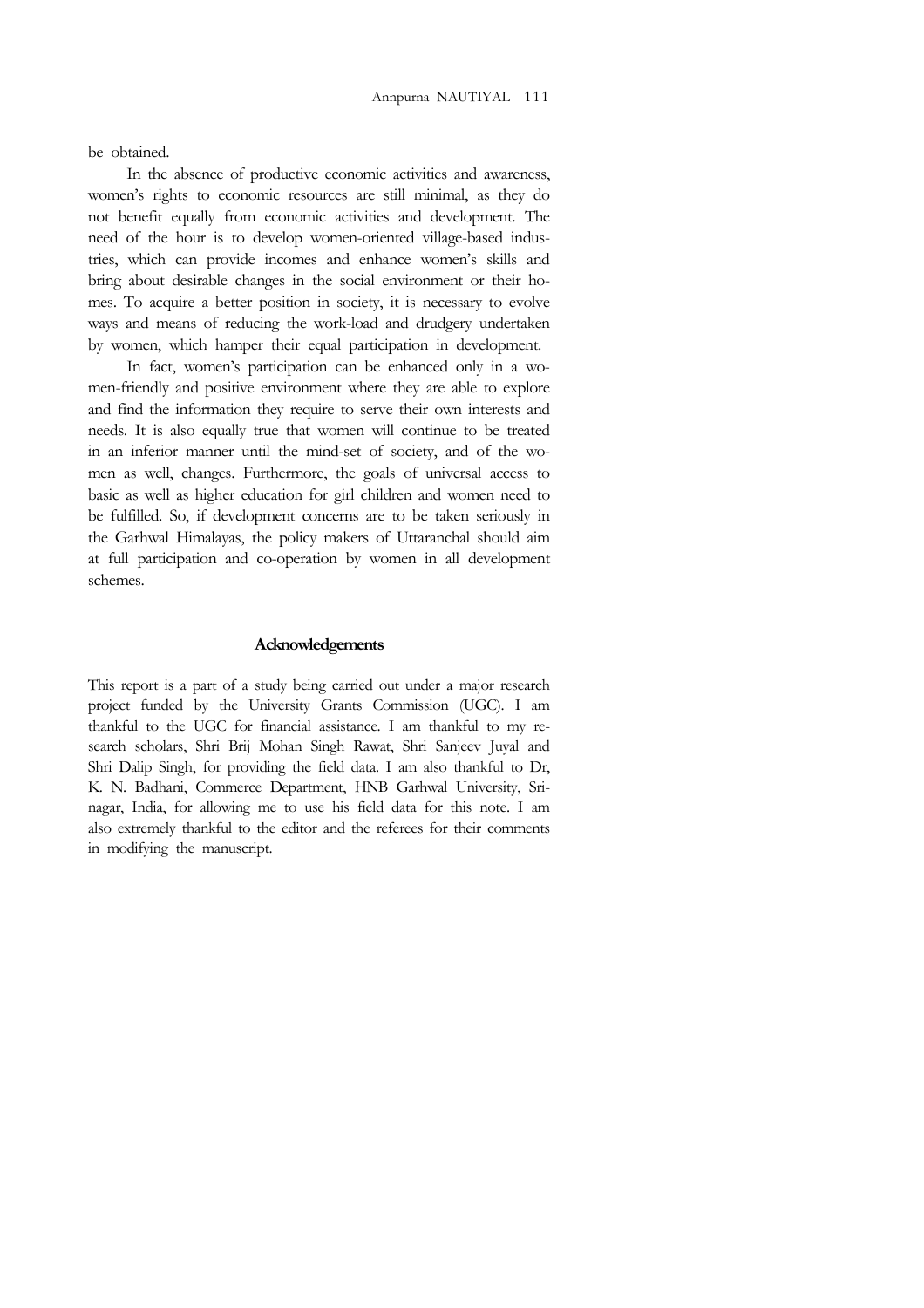## **Notes**

1. Garhwal Himalayas constitute one division of Uttaranchal, the 27th state of the Indian Union, the other division is Kumaun. There are 13 districts in Uttaranchal with Uttarkashi, Chamoli, Rudraprayag, Tehri, Dehradun, Pauri Garhwal and Haridwar districts constituting the Garhwal division, while Pithoragarh, Champawat, Almora, Bageshwar, Nainital, Udham Singh Nagar are in Kumaun division. Tibet, lies to the North, Nepal to the East and Himachal Pradesh and Uttar Pradesh to its West. Most of the region is made up of valleys and mountains that range from 1,200 to 3,000 meters in altitude and form a landscape of steep and often terraced hillsides, snow clad mountains, forests and fast running rivers in the valleys. Due to this mountainous terrain only 13 percent of the land is suitable for agriculture, also because forests cover almost 66 percent of the land area. Over 80 percent of the population of the Uttaranchal region is rural and most of the area is not only economically backward, but also quite different from the plains, in terms of culture, language, and so on. This region is famous for its four holy shrines; Gangotri, Yamunotri, Badrinath and Kedarnath. It is also an area that is often beset by landslides, earthquakes and other environmental problems. According to the census data of 2001 the total population of Uttaranchal is 8,479,562, (4,316,401 males and 4,163,161 females). The rural population is 6,309,317 (males 3,143,380 and females 3,165,937), the urban population is 2,170,245 (males 1,173,021 and females 9,972,24) (Government of India, 2002).

2. The state of Uttaranchal was formed in November 2000, when it was split from the state of Uttar Pradesh.

## **References**

Badhani, K. N. (1998), "Enterprise-based Transformation of Hill Agriculture. A Case Study of Vegetable Growing Farmers in Garampani Area, Nainital District, India," Discussion Paper Series No. MEI 98/5, International Centre for Integrated Mountain Development, Kathmandu, Nepal.